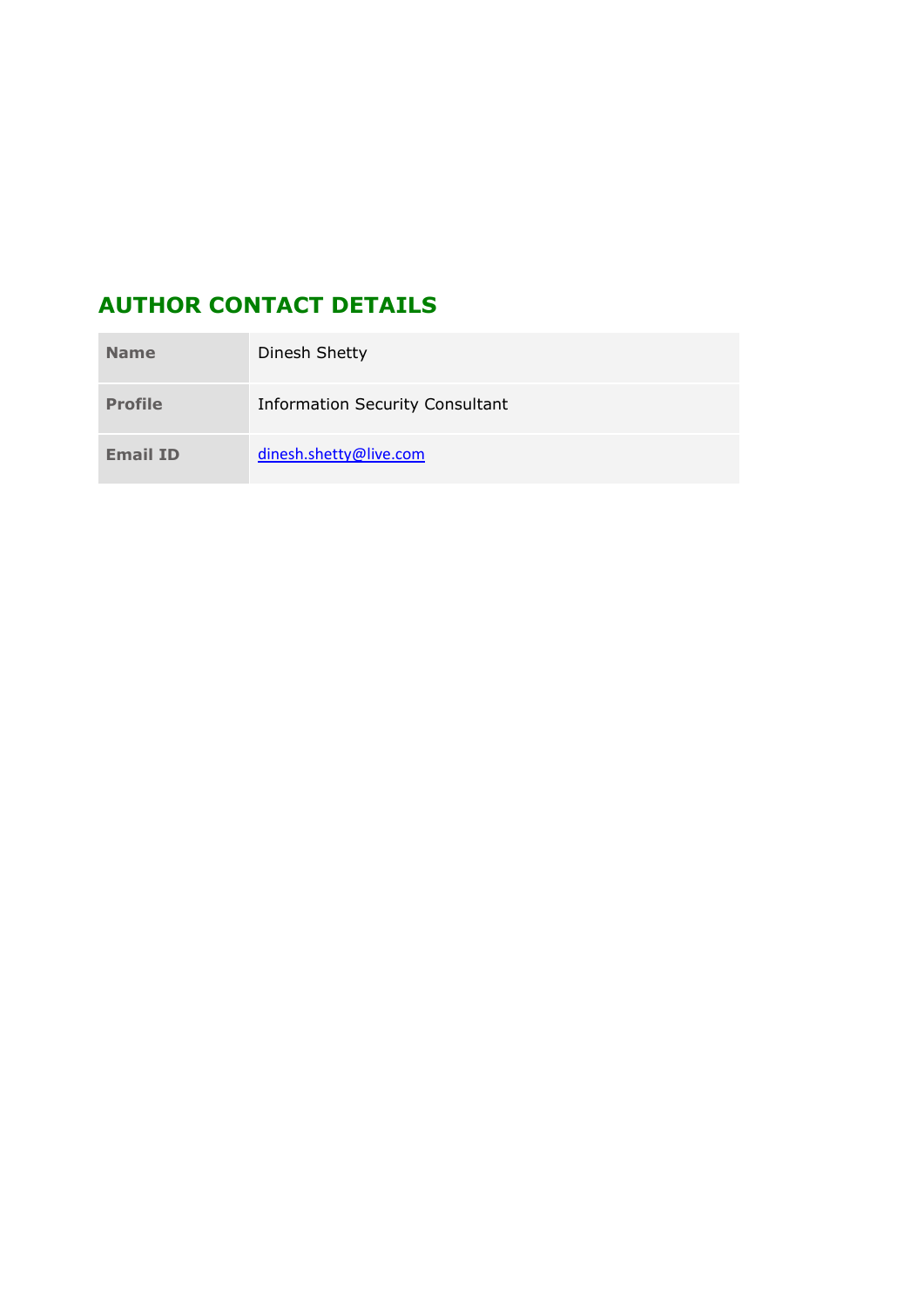# **Social Engineering**

Cyber security is an increasingly serious issue for the complete world with intruders attacking large corporate organizations with the motive of getting access to restricted content. CSI [Computer](http://analytics.informationweek.com/abstract/21/7377/Security/research-2010-2011-csi-survey.html) Crime and [Security](http://analytics.informationweek.com/abstract/21/7377/Security/research-2010-2011-csi-survey.html) Survey report for the year 2010-2011 stated that almost half of the respondents had experienced a security incident, with 45.6% of them reporting that they had been subject of at least one targeted attack.

Merely trying to prevent infiltration on a technical level and ignoring the physical-social level, cent percent security can never be achieved. Couple of examples can be the scenes from [Hackers](http://en.wikipedia.org/wiki/Hackers_(film)) which shows Dumpster diving in the target company's trash in order to obtain financial data from printouts and the scene from War [Games](http://en.wikipedia.org/wiki/WarGames) where Matthew Broderick's character studied his target before attempting to crack the password of the military computer system. 'Social Engineering' is a threat that is overlooked in most of the organizations but can easily be exploited as it takes advantage of human psychology rather than the technical barricades that surrounds the complete system. Below is a classic example of this:

*A person receives an e-mail on his official mailbox saying that his computer has been infected with a virus. The message provides a link and suggests that he downloads and installs the tool from the link to eliminate the virus from his computer. The person in a state of confusion clicks on the link to remove the virus from his computer but unwittingly giving a hacker an easy entrance into his corporate network.*

To ensure complete security of an organization from all kinds of internal and external factors, the security consultant must have complete knowledge of the Social Engineering cycle, the techniques that can be used by an attacker and the counter-measures to reduce the likelihood of success of the attack.

In this paper we are going to take you through the various phases so as to understand what is Social Engineering, Social Engineering Lifecycle, the various Techniques used in Social Engineering attack with detailed examples and then finally conclude with the counter-measures to protect against each of the Social Engineering attack techniques.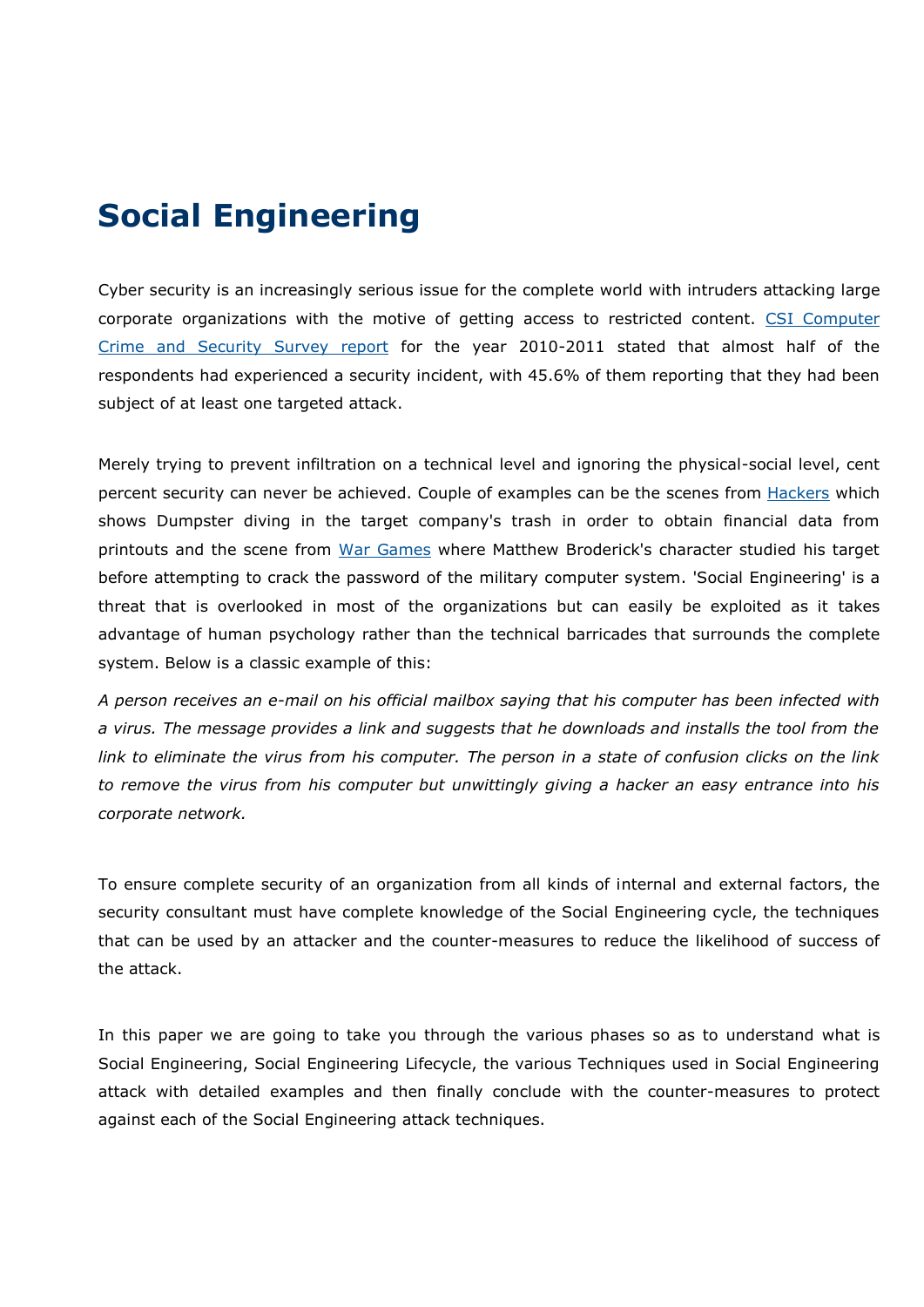### **Definition(s) of Social Engineering**

The term "Social Engineering" can be defined in various ways, relating to both physical and cyber aspects of that activity. Wikipedia defines social engineering as:

"...the art of manipulating people into performing actions or divulging confidential information".

Other authors have provided the following definitions:

"An outside hacker's use of psychological tricks on legitimate users of a computer system, in *order to obtain information he needs to gain access to the system".*

*"The practice of deceiving someone, either in person, over the phone, or using a computer, with the express intent of breaching some level of security either personal or professional".*

*"Social Engineering is a non-technical kind of intrusion relying heavily on human interaction which often involves tricking other people into breaking normal security procedures" the attacker uses social skills and human interaction to obtain information about an organization or their computer systems.*

In reality Social Engineering can be any of these definitions depending on the circumstances that surround the attack. Social Engineering is actually a hacker"s manipulation of the natural human tendency to trust so as to get sensitive information needed to gain access to a system. Social Engineering does not require high level of technical expertise but requires the individual to have decent social skills.

Many people, for several decades have used social engineering as a method to research and collect data. These early social engineers would use the gathered information as a form of blackmail against the other organizations. Social engineering has been used to gain unauthorized access into several huge organizations. A hacker who spends several hours trying to break passwords could save a great deal of time by calling up an employee of the organization, posing as a helpdesk or IT employee, and can just asking for it.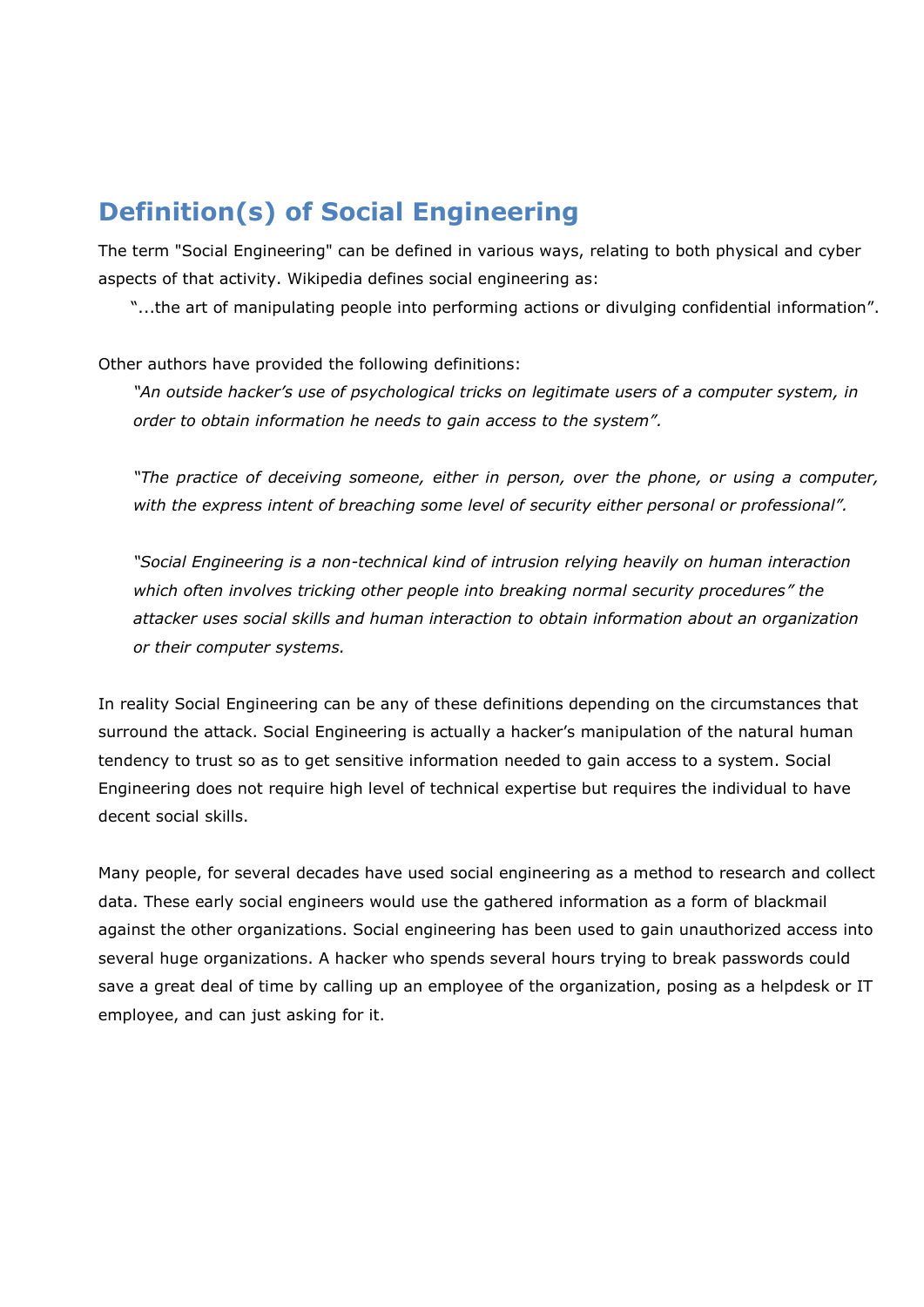## **The Social Engineering Life Cycle**

Every Social Engineering attack is unique, but with a little understanding of the situations encountered, we can draft a rough cycle of all the activities that a Social Engineering project goes through leading to a successful outcome.

The below figure shows a general representation of the Social Engineering Life Cycle in four main stages:



 *Fig: The Social Engineering Life Cycle*

#### **1. Footprinting:**

It is the technique of accumulating information regarding the target(s) and the surrounding environment. Footprinting can reveal the individuals related to the target with whom the attacker has to establish a relationship, so as to improve the chances of a successful attack.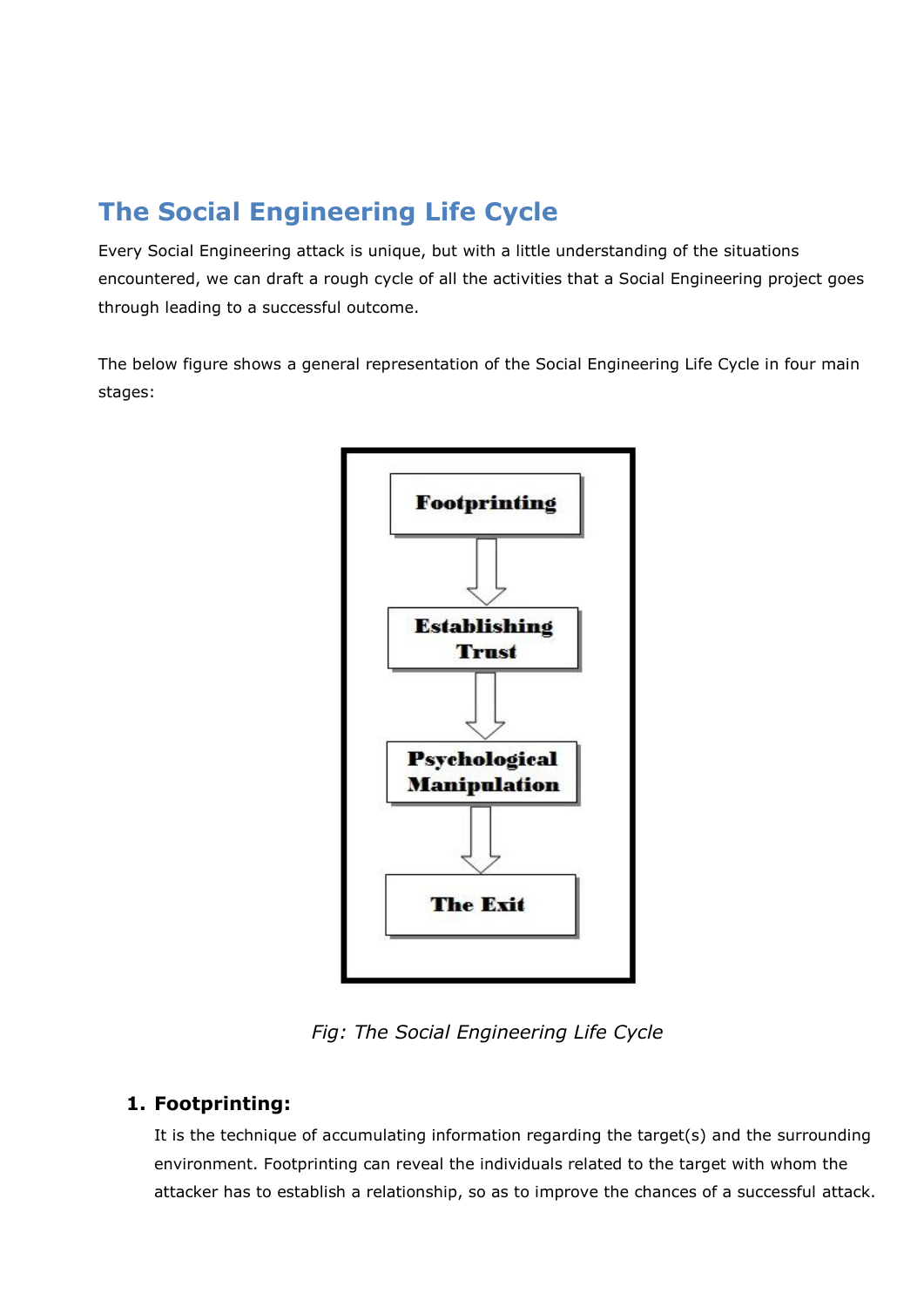The information gathering during the Footprinting phase includes but is not limited to:

- List of employee names and phone numbers
- Organization Chart
- Department Information
- Location information

Footprinting generally refers to one of the pre-attack phases; tasks performed prior to doing the actual Social Engineering attack.

Some of the tools like [creepy,](http://ilektrojohn.github.com/creepy/) [SET](http://www.social-engineer.org/framework/Computer_Based_Social_Engineering_Tools:_Social_Engineer_Toolkit_(SET)) and [Maltego](http://www.paterva.com/) make Social Engineering engagements easier.

#### **2. Establishing Trust:**

Once the possible targets have been listed out, the attacker then moves on to develop a relationship with the target who is usually an employee or someone working in the business so as to develop a good rapport with them.

The trust that the social engineer is gaining will later be used to unveil confidential pieces of information that could cause severe harm to the business.

#### **3. Psychological Manipulation:**

In this step, the social engineer manipulates the trust that he has gained in the previous phase so as to extract as much confidential information or get sensitive operations related to the target system performed by the employee himself so as to penetrate into the system with much ease.

Once all the required sensitive information has been collected, the social engineer may move on to the next target or move towards exploiting the actual system under consideration.

#### **4. The Exit:**

Now, after all the actual information has been extracted, the Social Engineer has to make a clear exit in such a way so as not to divert any kind of unnecessary suspicion to himself. He makes sure to not leave any kind of proof of his visit that could lead a trace-back to his real identity nor link him to the unauthorized entry into the target system in the future.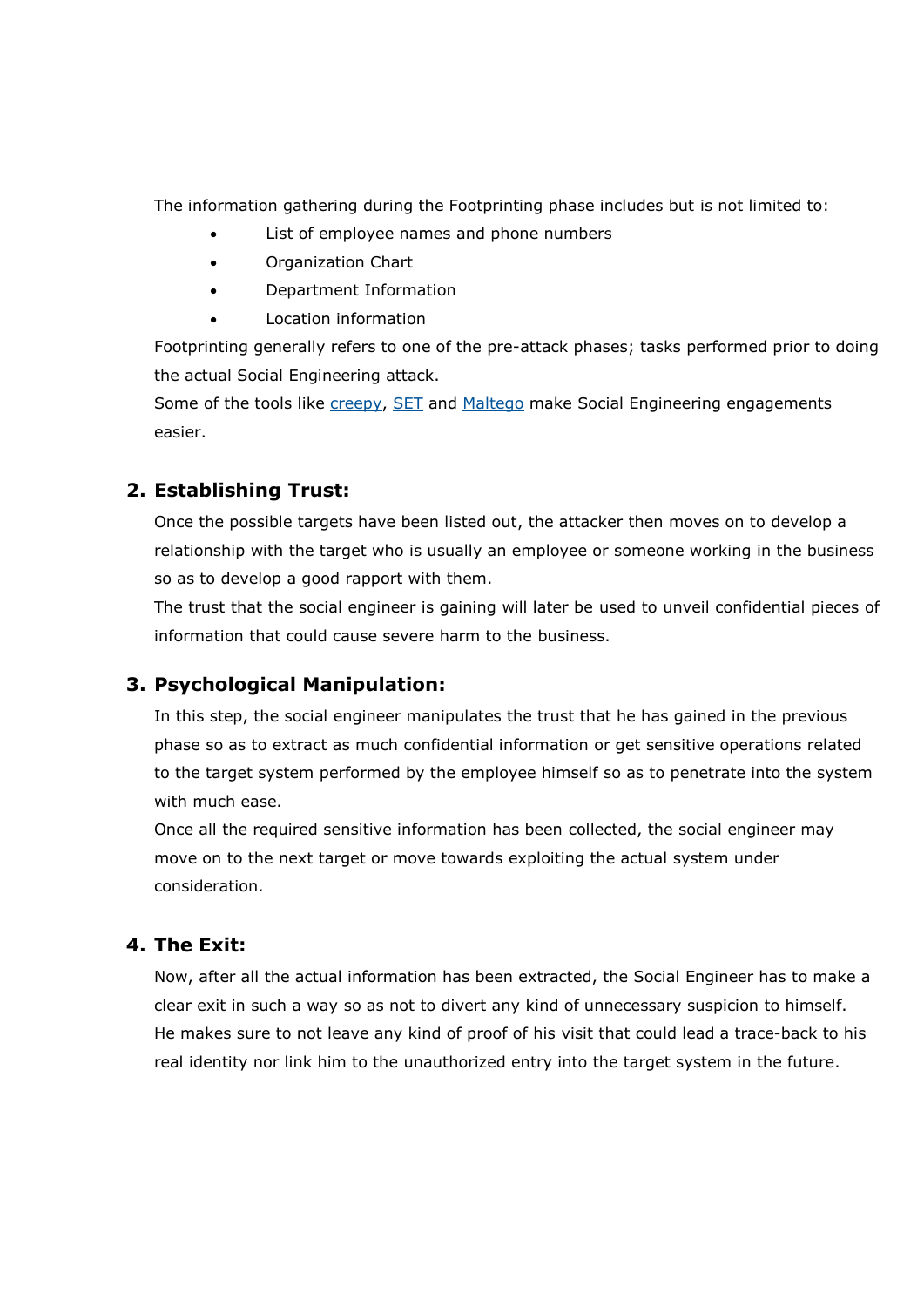### **The Human Behavior**

Every Social Engineer targets specific behavioral traits in the victim so as to extract maximum information out of him. These behavioral traits include but are not limited to:

#### **Excitement of Victory**

Mr. X gets an e-mail stating, "You have won 1 Million Dollars and to claim the winning amount, fill in the attached document and forward it to the email id: [XXXX@XXXX.com.](mailto:XXXX@XXXX.com) Switch off your antivirus as it may block the download due to highly encrypted Digital Signature of the documents". Out of Excitement he switches off his Antivirus and proceeds as ordered and downloads the document and opens it but finds it corrupted. Little does he know that he has just downloaded a malware on his machine which allows the email sender to gain remote access to his machine.

#### **Fear of Authority**

Many people are apprehensive in the presence of someone they perceive as an authority figure, it is not that person they are apprehensive about but most likely the position and power of the person that intimidates them and makes them.

The attackers take on roles of authority figures such as law enforcement officers or highranking company officials to extract sensitive organizational information from the victims.

#### **Desire to be helpful**

Keith A. Rhodes, chief technologist at the U.S. General Accounting Office, which has a Congressional mandate to test the network security at 24 different government agencies and departments said in one of his interviews that, "Companies train their people to be helpful, but they rarely train them to be part of the security process. We use the social connection between people, their desire to be helpful."

People in their desire to be helpful and to solve other peoples queries, give out a lot of information that otherwise should not be disclosed to an outsider as it could give an attacker a chance to get unauthorized access to the target system causing a possible loss.

#### **Fear of Loss**

Mr. X gets an e-mail stating, "You have won 1 Million Dollars and to claim the winning amount, deposit \$75,000 in Account number: XXXXXX in 10 days from receiving this e-mail, failing to which the winning amount would be declared unclaimed and there would be a nee lucky-draw to decide the next winner". Out of fear that he might lose such a good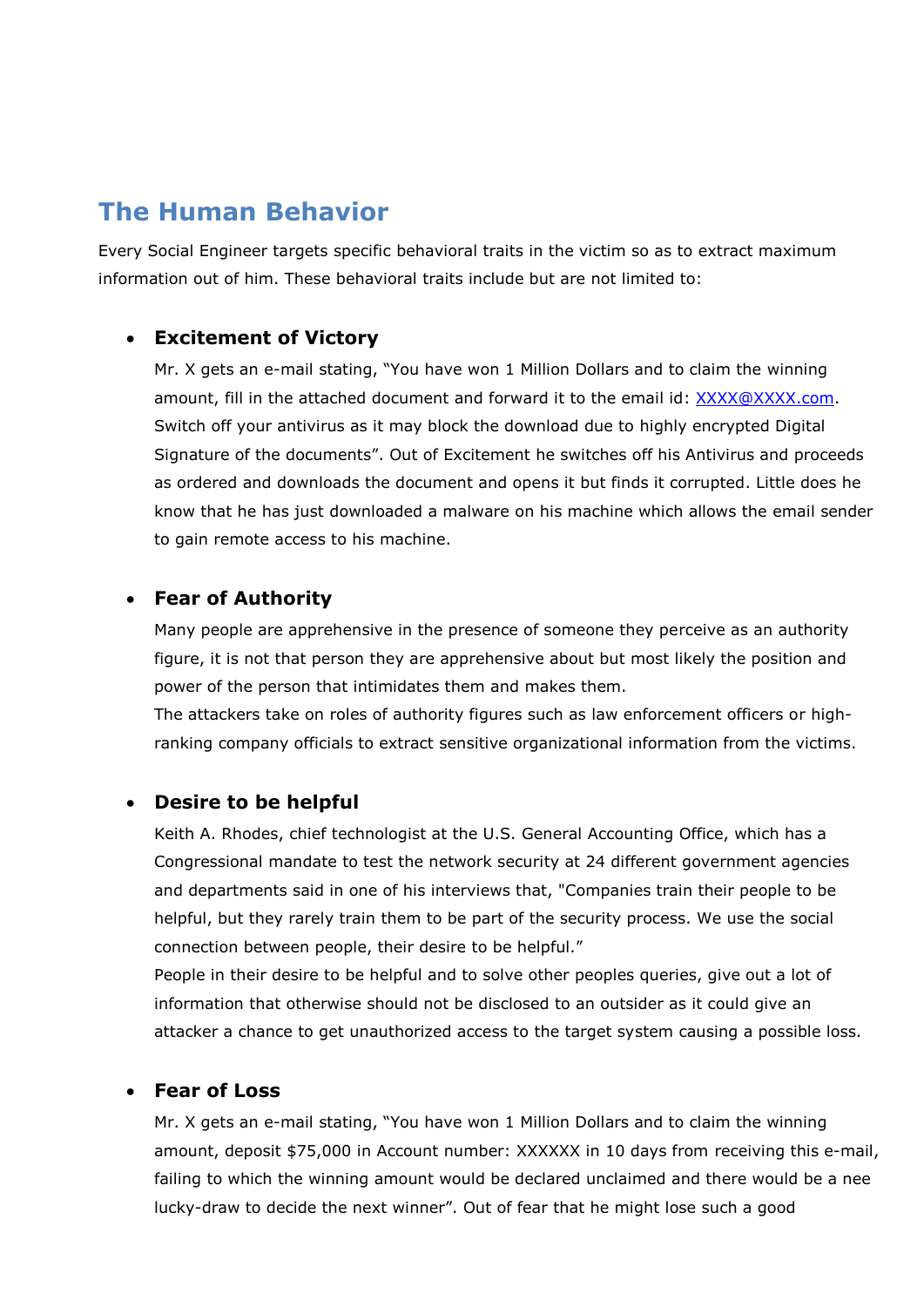opportunity, he deposits the amount to the account number provided. When his future replies to the e-mail address goes unanswered for the next two months nor does the 1 Million Dollar gets deposited to his account, he understands that he has been scammed.

#### **Laziness**

All of us have come across some or the other job that requires us to do only a specified set of activities and not linger around looking for better ways of doing that activity. This causes boredom to the person who performs the same task repeatedly on daily basis and over the time learns "shortcuts" to do the tasks using minimal efforts and still meeting the targets. Such individuals over a period of time become lazy and are susceptible to attackers who target such individuals as they know that they would get the required information with much ease due to the laid back attitude of these individuals towards their work.

#### **Ego**

Many a times, the attacker makes the person more emotionally sure of himself/herself and thus removing the logical awareness of the security breach that is occurring. The result is that, the person being hacked senses no harm in providing whatever it is that the attacker is requesting. The reason that such an attack succeeds is that the attacker is a receptive audience for victims to display how much knowledge they have.

#### **Insufficient knowledge**

Knowledge about the target system is one of the key factors that differentiate the attacker from other employees of the organization. Many a times, due to lack of proper training, the employees are themselves not sure if they have complete knowledge about the product and Social Engineers take advantage of such situations by creating a sense of urgency and not allowing the employee much time to think and understanding the fact that they are under attack.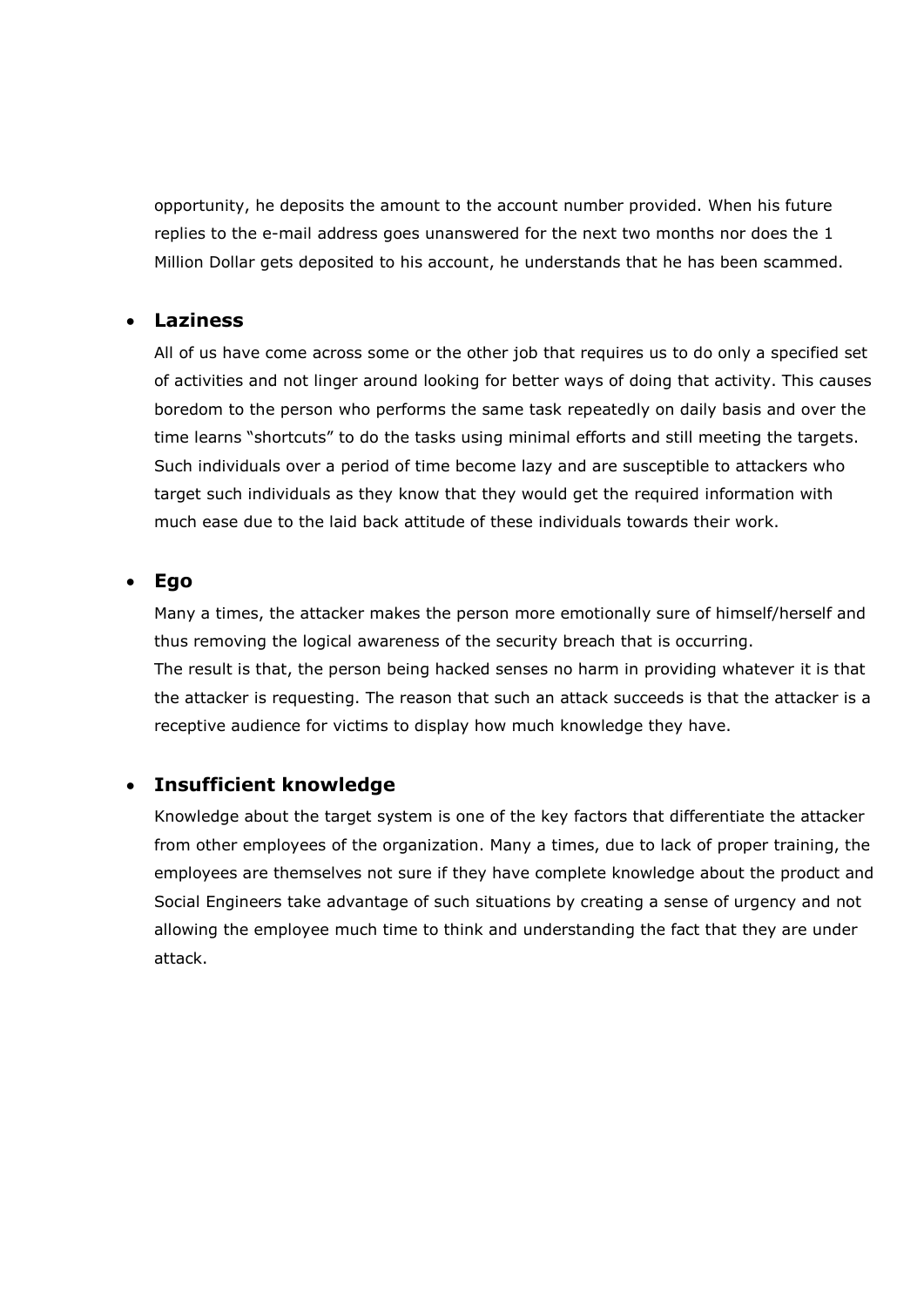## **The Weapons of a Social Engineer**

The old-fashioned technical way of breaking into the computer systems by brute-forcing the user logins or ports have now been replaced by sophisticated methods that not only are easier, but yield better and faster results based on human psychology. These attacks can help the attacker get access to any system irrespective of the platform, software or hardware involved.

How exactly goes a person to carry out Social Engineering attack? The figure below shows some of the most popular techniques used to perform a Social Engineering attack:



 *Fig: Social Engineering Techniques*

#### **Shoulder Surfing**

Shoulder surfing is a security attack where-in, the attacker uses observational techniques, such as looking over someone's shoulder, to get information while they are performing some action that involves explicit usage of sensitive, visible information. This can be performed at a close range as well as at a long range using binoculars or other visionenhancing devices.

#### **Dumpster Diving**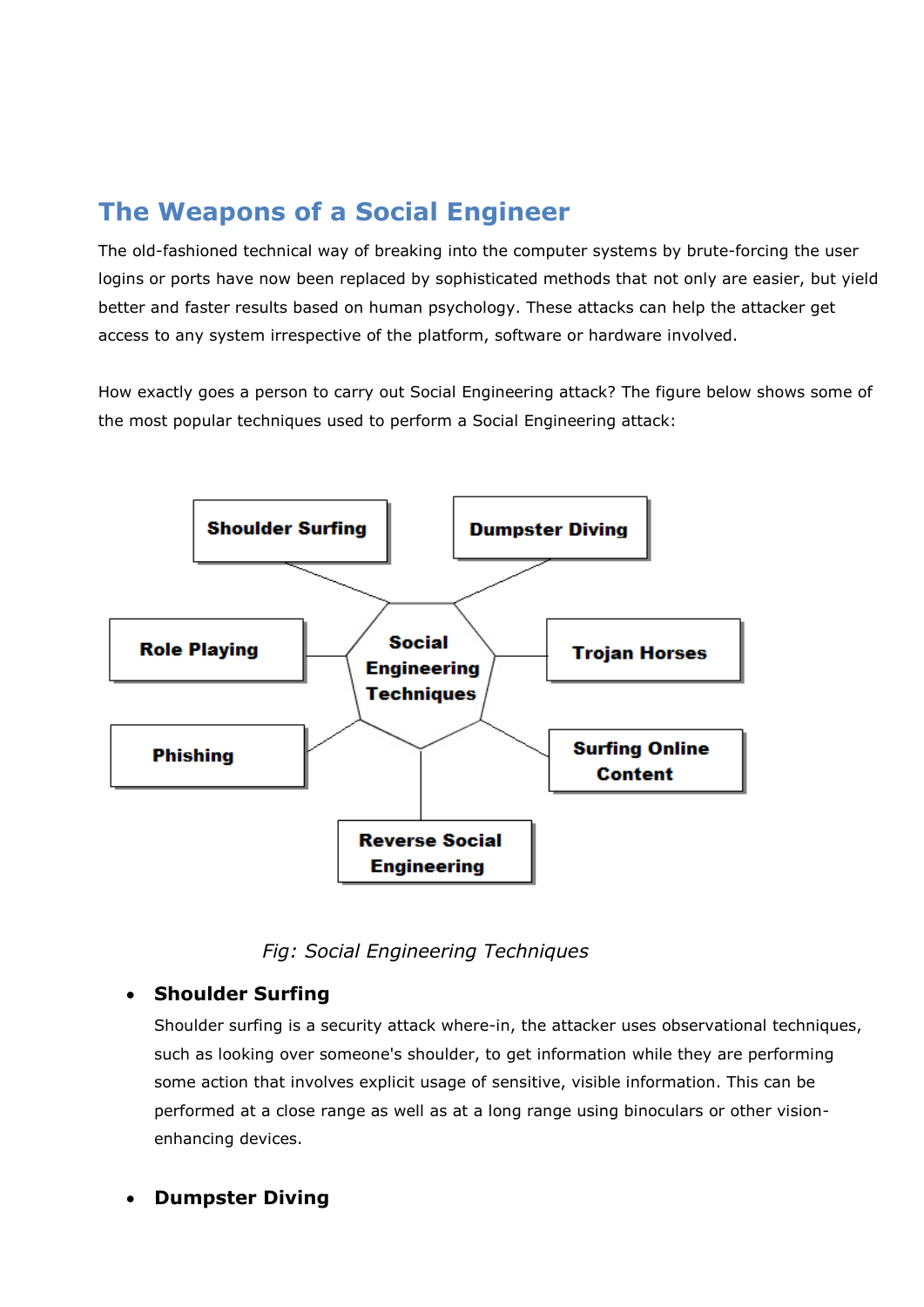Many a times, huge organizations dump items like company phone books, system manuals, organizational charts, company policy manuals, calendars of meetings, events and vacations, printouts of sensitive data or login names and passwords, printouts of source code, disks and tapes, company letterhead and memo forms, and outdated hardware carelessly into the company dumpsters. The attacker can use these items to get a huge amount of information about the company organization and network structure. This method of searching through the dumpster, looking for potentially useful information discarded by a company"s employees is known as Dumpster Diving.

#### **Role playing**

It is one of the key weapons for a Social Engineer. It involves persuading or gathering information through the use of an online chat session, emails, phone or any other method that your company uses to interact online with the public, pretending to be a helpdesk, employee, technician, helpless or an important user to divulge in confidential information.

#### **Trojan horses**

It is one of the most predominant methods currently used by hackers that involve tricking the victims to download a malicious file to the system, which on execution creates a backdoor in the machine that can be used by the attacker any time in the future and thus having complete access of the victim's machine.

#### **Phishing**

It is the act of creating and using Websites and e-mails designed to look like those of wellknown legitimate businesses, financial institutions and government agencies to deceive Internet users into disclosing their personal information and falsely claiming to be an established legitimate enterprise in an attempt to scam the user into surrendering private information that will be used for identity theft.

#### **Surfing Organization Websites & Online forums**

Huge amount of information regarding the organization structure, email ids, phone numbers are available openly on the company website and other forums. This information can be used by the attacker to refine his approach and create a plan on whom to target and the method to be used.

#### **Reverse Social Engineering**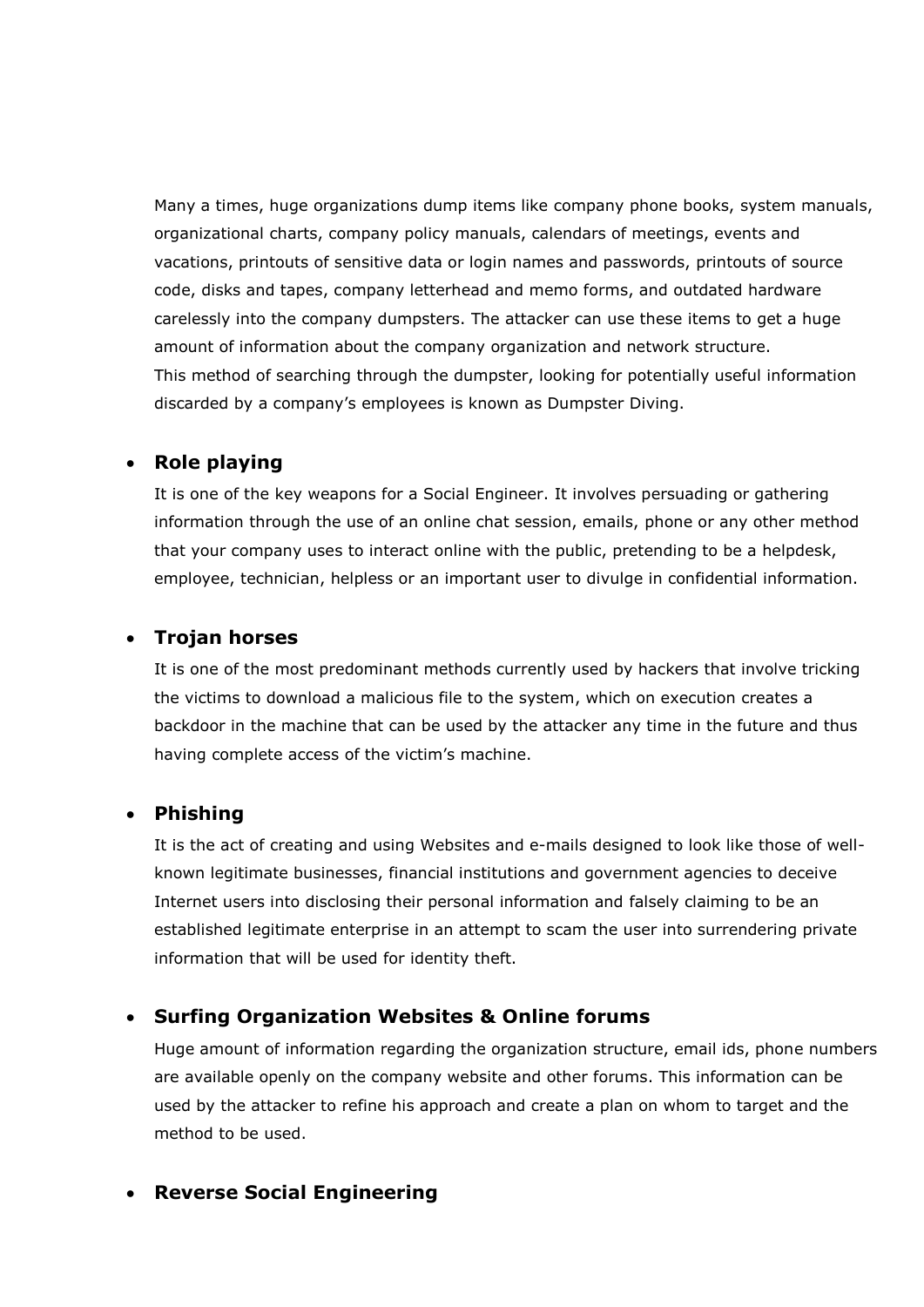A reverse social engineering attack is an attack in which an attacker convinces the target that he has a problem or might have a certain problem in the future and that the attacker, is ready to help solve the problem. Reverse social engineering involves three parts:

**Sabotage**: After the attacker gains a simple access to the system, he corrupts the system or gives it an appearance of being corrupted. When the user sees the system in the corrupted state, he starts looking for help so as to solve the problem.

**Marketing**: In order to make sure that the user approaches the attacker with the problem, the attacker advertises himself as the only person who can solve the problem.

**Support**: In this step, he gains the trust of the target and obtains access to sensitive information.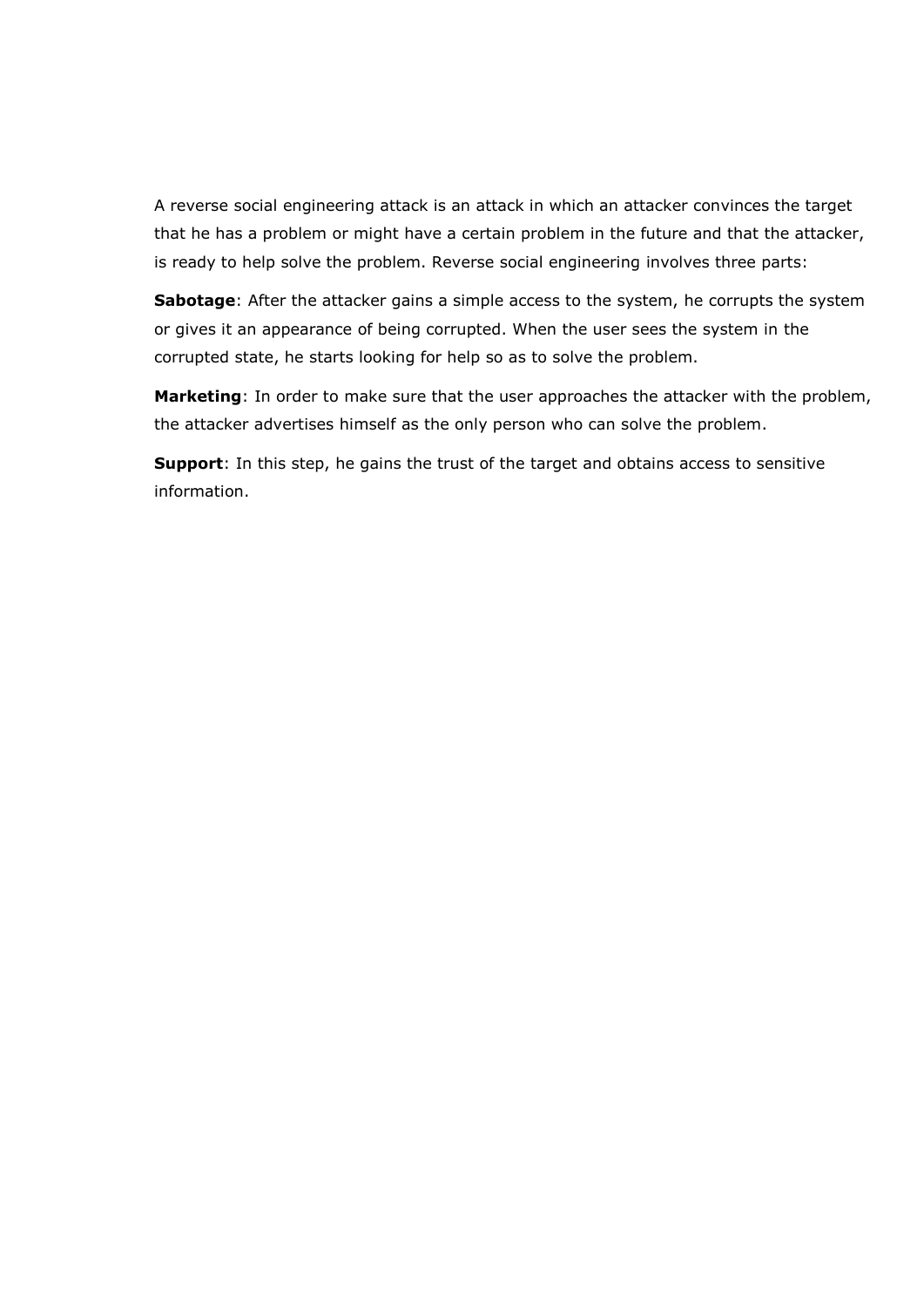### **Defense against Social Engineering**

There is no effective way to protect against a Social Engineering attack because no matter what controls are implemented, there is always that "human factor" which influences the behavior of an individual.

But, there are certain ways to reduce the likelihood of success of the attack. It is also important for organizations to establish a clear and strong security policy and processes to reduce the threat of social engineering.

The following are some of the steps to ensure protection against Social Engineering attack:

#### **Security Awareness Trainings**

Security Awareness is the simplest solution to prevent Social Engineering attacks. Every person in the organization must be given basic security awareness training on timely basis that he/she should never give out any information without the appropriate authorization and that he/she should report any suspicious behavior.

#### **Background Verification**

There is many a chance that attacker may join the company as an employee so as to gather insider information about the company. This makes background screening a really important part of company policies to counter Social Engineering attack. It should not only be limited to internal employees but must also be extended to vendors and other contractual workers too before they become the part of the organization or are given access to the organization network.

#### **Physical security**

There should be proper access control mechanism in place to make sure that only authorized people are allowed access to restricted sections of the organization. There should be no tail-tagging.

#### **Limited data leakage**

There should be constant monitoring as to what all information about the organization is floating on the World Wide Web. Any kind of irregularity should be immediately taken care of. This will make passive information gathering difficult for the attacker.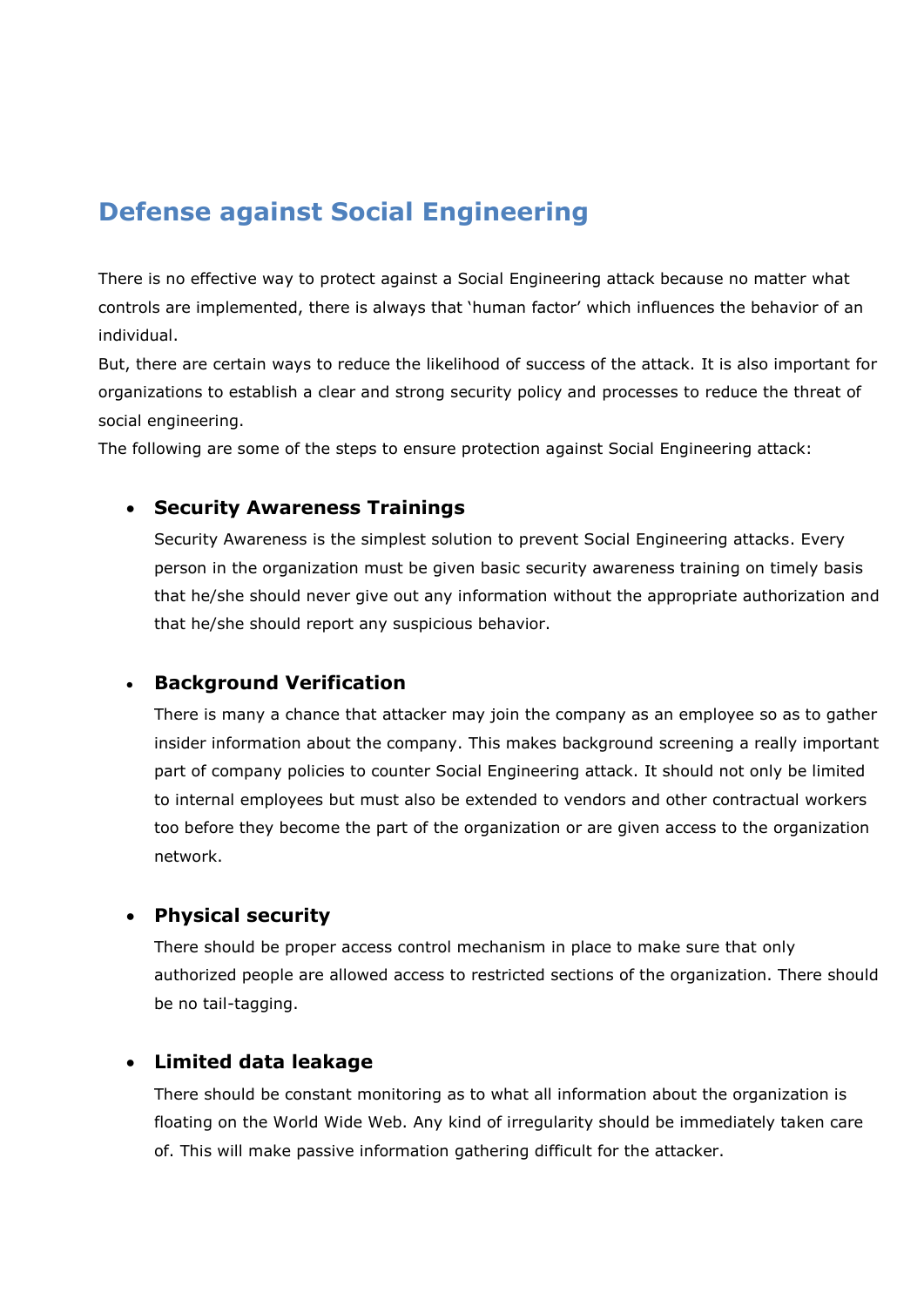#### **Mock Social Engineering drills**

Special Social Engineering activities should be performed on the internal employees of the organization by either the security team or by the vendor so as to keep track of the security awareness levels in the organization.

#### **Data Classification policy**

There should be proper classification of data on the basis of their criticality levels and the access personnel. Data classification assigns a level of sensitivity to company information. Each level of data classification includes different rules for viewing, editing and sharing of the data. It helps to deter social engineering by providing employees a mechanism for understanding what information can be disclosed and what cannot be shared without proper authorization.

Some of the other controls that should be taken care of, to reduce the success of a Social Engineering attack are listed below:

- Install and maintain firewalls, anti-virus, anti-spyware software's, and email filters.
- Never allow people to tailgate with you.
- There should be a proper Incident response strategy set for the organization.
- Usage of corporate ID"s on public domain, blogs, discussion forums etc should be restricted.
- Pay attention to the URL of a web site. Though malicious web sites generally look identical to a legitimate site, but the URL may use a variation in spelling or a different domain.
- Confidential and critical online details like corporate mail box should not be accessed in public places, cafes, and hotels etc. where Internet security cannot be trusted.
- Don't send sensitive information over the Internet before checking a web sites security.
- Don't reveal personal or financial information in email, and do not respond to email solicitations requesting this information.
- Ensure all physical entry and exit points are secured at all times.
- Do not provide personal information or information about your organization to anyone unless you are certain of the person"s authority to have that information.
- Use virtual keyboard where applicable.
- Be very careful what is provided on your company web site. Avoid posting organizational charts or lists of key people wherever possible.
- Make sure to shred any document that is discarded that may contain sensitive data.